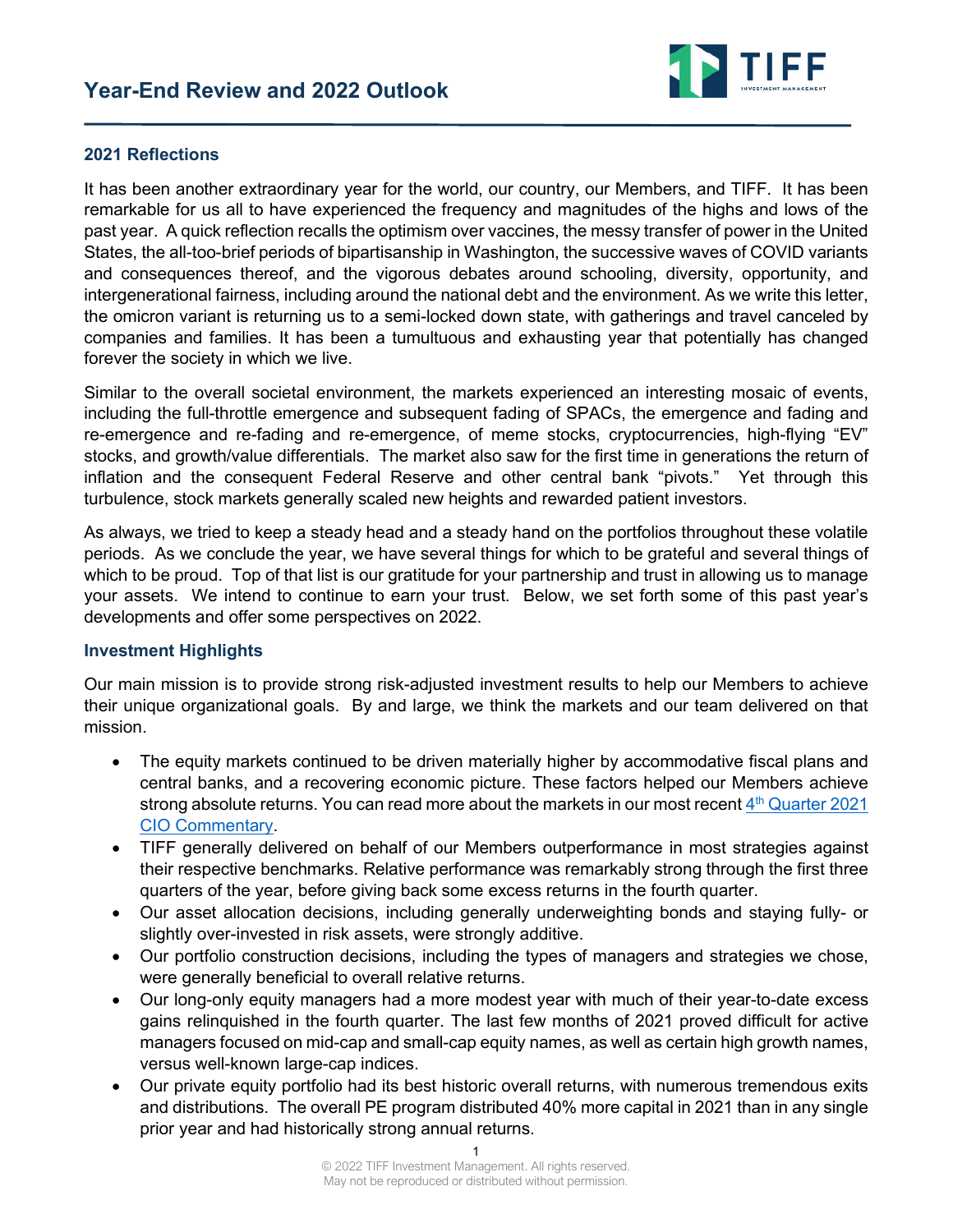

- We continued to expand our private equity program, both in custom implementation as well as in new Member commitments. We believe that our private equity manager access and returns compare well with the market, and we are pleased that many agree with this view.
- As in prior years, our team and our Board of Directors held vigorous debates on a myriad of topics throughout the year, including Chinese government bonds, access to venture capital managers, long-term expected returns from asset classes, and blockchain technology impact, among many others.

### **Service Highlights**

While investment results remain our primary mission, we also believe that our Members greatly value customized advice, proactive service, and a culture that places Members first. We made significant efforts to improve our exceptional service to our Members:

- We eliminated entry and exit fees for the Multi-Asset Fund "MAF" mutual fund, and we helped our clients transfer assets from the Short-Term Fund "STF" to more efficient cash management solutions.
- We expanded our Member call series, covering topics such as Private Equity Education, Board Governance in an OCIO World, and Public Relations and Internal/External Communications for Nonprofits.
- We developed an educational training program for Members, addressing fundraising and development techniques. A number of you have chosen to join this program, which launches in full in January 2022.
- We completed a comprehensive Member survey and are pleased to report the overall results were strong. While we have several capabilities to enhance based on your input, we are excited to relay that 100% of respondents were satisfied overall with TIFF as their OCIO, 98% were satisfied with TIFF's service, and 96% were satisfied with TIFF's investment results. We will continue to strive to meet or exceed your expectations.
- We continued to add customization capabilities in the areas of analysis and strategic asset allocation advice, private equity implementation, and impact investing.
- A series of new Members joined TIFF throughout 2021. New Members, together with existing Members, added approximately \$500mm in assets including committed capital for TIFF's management. We are thrilled with this vote of confidence in our team, and we look forward to working hard to deliver on our mission for both our new and existing Members.

## **TIFF Organizational Highlights**

TIFF continued to evolve as an organization to serve our Members well and to fortify our culture and stability. We added a number of new talented individuals to our staff and Board. We also focused on reenergizing a series of internal initiatives that we believe position TIFF for the future, and which include:

- We continued to add to our investment team, including hiring Zhe Shen (hedge fund senior investor, formerly of The Portland House Group), Julia Zhan (ESG and long-only equities, formerly of Marsoft), and Aanya Parikh (private equity, promoted from TIFF summer intern). These individuals deepen our investment team and allow for more customization of managers and exposures.
- We added a series of client-facing team members, including hiring Matt Hoehn (formerly Senior Director in Blackrock's E&F OCIO group), Ellen Lieberman (formerly Managing Director at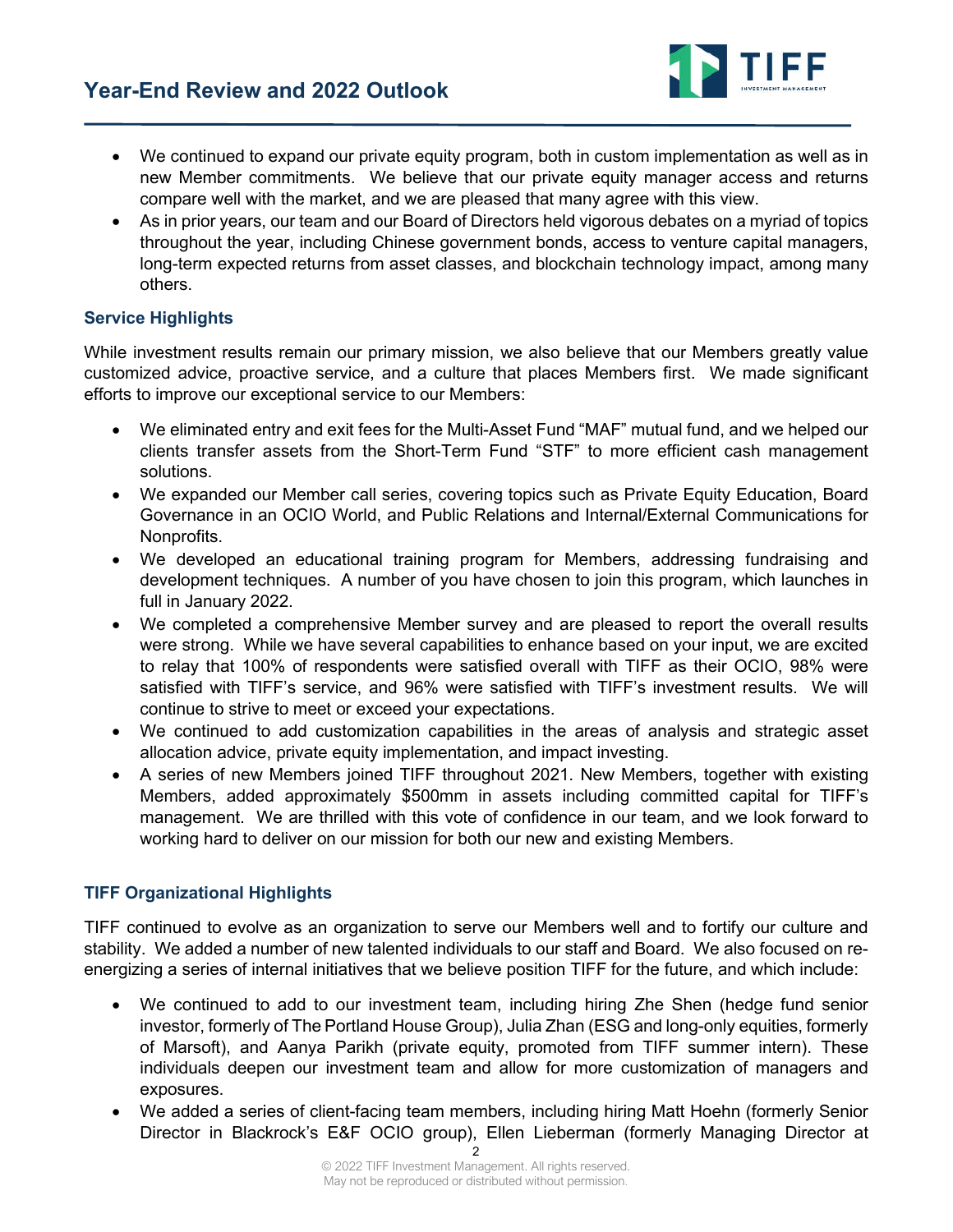

Clearbrook Global Advisors), Jerrol Charles (formerly Vice President of Institutional Investment Solutions at Truist), and Samantha Gross (formerly Senior Associate in Goldman Sachs OCIO group). Similar to the 2020 hiring of Jessica Portis, these new client-facing team members bring a wealth of experience and knowledge in working closely with Members on strategic asset allocation and customized portfolio construction.

- We added Bola Olusanya to our Board. Bola has deep investment experience and is the CIO of The Nature Conservancy. We look forward to our Members benefiting from his expertise in investing and environmental matters.
- We bid farewell to Pam Peedin after four exceptional years of stewardship as a TIFF director. Pam has decided to return to full-time work in the industry and thus chose to step down from our Board.
- We developed a series of internal processes which are critical to TIFF's future and supportive of our team's ongoing development, such as the refinement of our intern program, our diversity initiatives, the development of staff affinity groups, and the introduction of "state-of-the-art" personnel review and incentive schemes. We also celebrated our  $30<sup>th</sup>$  year anniversary and welcomed back numerous former Board Members to thank them for their role in shaping TIFF's mission and organization over the last 30 years.
- We helped advance diversity in our industry in numerous ways, including through our internal policies, as well as our sharing of diversity checklists for 3<sup>rd</sup> party managers with the industry.
- We returned to the office in October. Like you, we continue to attempt to balance the safety of our team with our desire to inculcate a strong esprit de corps. It is a challenge these days, but we are pleased to have gathered the team over the past few months.
- We simplified our Mission Statement to better capture the motivations for our organization. Please see the end of this document for our revised Mission Statement

#### **Our Focus in 2022**

We are excited about the possibilities in 2022. We believe that we strengthened an already strong team in 2021. We expect the team, to accomplish much in 2022, including:

- Continuing strong investment outperformance. We hope to continue to design portfolios with capable underlying managers, to beat benchmarks. We will continue to use our Board as a resource in this effort, even as we expand our own team.
- Systematize a number of processes around customization for our Members. Those processes include research, thought leadership, and investment frameworks.
- Exercise a louder voice on important matters to our Members and society at large, including the environment, diversity, and other public policy issues, such as education and fiscal responsibility.
- Enhance our Member experience, particularly vis-à-vis technology. Notably, we do not expect to expand our call series much further beyond its current breadth as we have heard from you that the current offering roughly strikes the appropriate balance between being useful and not overwhelming.
- We are looking forward to rolling out the TIFF Fundraising Symposium alongside the University of Maryland's Do Good Institute. This four-part symposium begins in February 2022 and will wrap up in May 2022.
- We are also hopeful that many of our Members, partners, and friends of TIFF will join us at our 2022 Investment Forum planned for November 9-10, 2022 in Boston, MA. More details to come.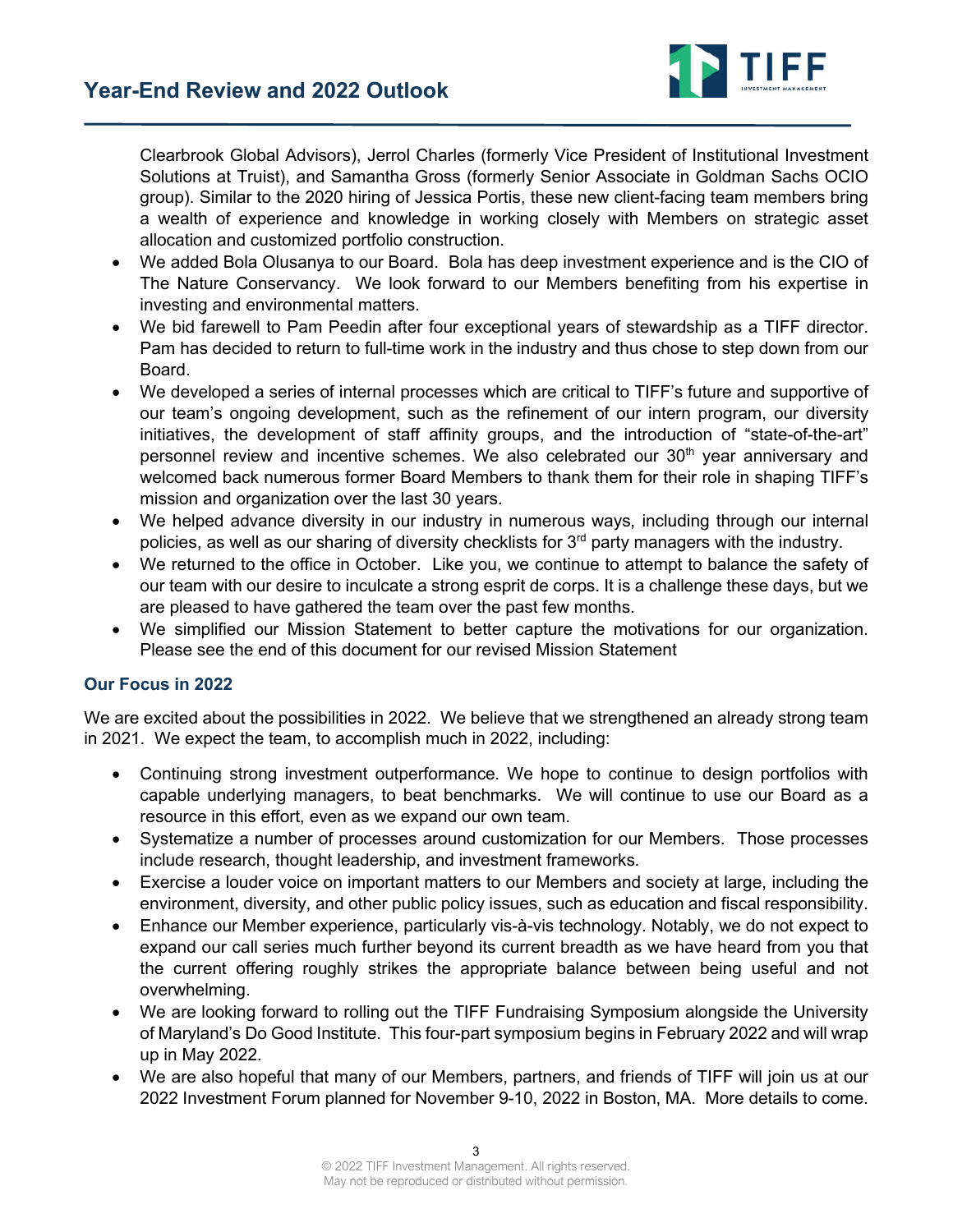

- Expand:
	- $\circ$  Our pension advice capabilities. A number of organizations that manage nonprofit capital also have pension assets, and they have requested that we manage both. We expect to be able to do so this more fully this year.
	- $\circ$  Our private asset capabilities. We continue to believe that private markets provide some of the best opportunities for long-term capital appreciation. We acknowledge that similar to public markets, private market prices have appreciated in the last few years, but we believe the sectors in which we predominantly invest have stayed less efficient, in relative terms. We also believe that we have excess capacity in certain hard-to-access managers and are excited to allow our Members to benefit from this access.

As we enter 2022, we acknowledge some things are in our control and some are not. We expect to be able to continue our strong investment results – this is the number one focus of the investment team each and every day. We also will continue our focus on our service and advice capabilities. But, we are merely hopeful that 2022 brings some break in the COVID virus and that we will be able to once again engage with you in person and bring our team together. We wish you a safe, prosperous, and meaningful 2022.

Clay Love Prim

C. Kane Brenan

#### **TIFF's Mission Statement**

*TIFF seeks to be the best OCIO to the nonprofit community by:* 

- *Assisting endowments and foundations in constructing custom investment solutions that support expenditures while preserving long-term purchasing power*
- *Delivering strong and transparent investment returns that exceed client-specific benchmarks*
- *Providing investment-related services and broader support services to nonprofits to help them fulfill their organization's mission*
- *Aligning our culture with that of the nonprofit community and broadening our impact on society*

#### **Past performance does not guarantee future results.**

**All investments involve risk, including possible loss of principal.** 

**Not all strategies are appropriate for all investors. There is no guarantee that any particular asset allocation or mix of strategies will meet your investment objectives.** 

This communication is for general informational purposes only and should not be construed as investment advice or a recommendation to buy or sell any security or a guarantee of future results. This communication also does not constitute an